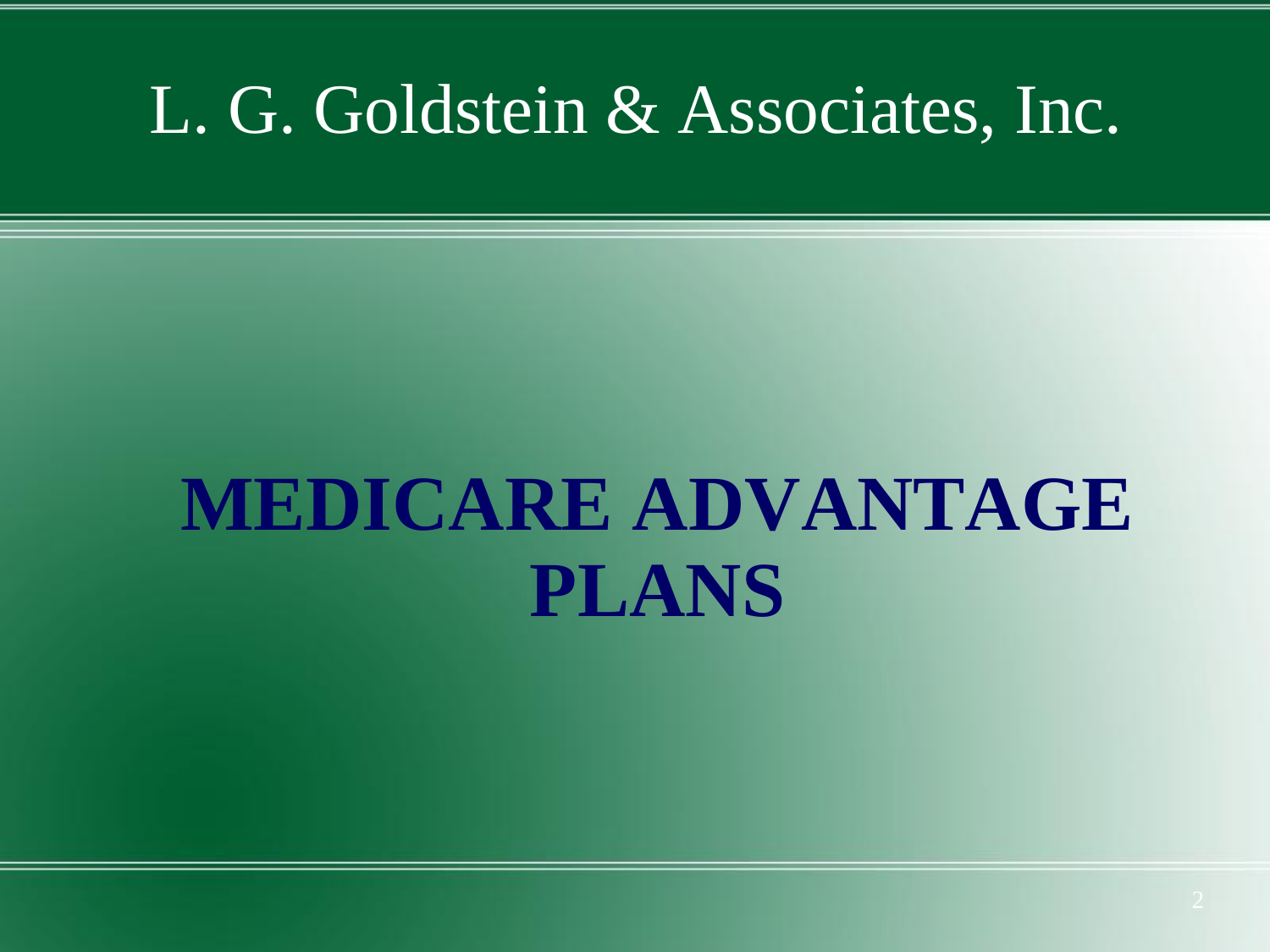### **What is a Medicare Advantage Plan?**

- **E** Medicare Advantage Plans are health plan options approved by Medicare and offered by private companies, see Medicare & You Handbook pages 70 - 81:
	- Medicare pays a fixed amount for your care every month to the companies offering Medicare Advantage Plans.
	- **Must cover at least all of the services that Original Medicare covers.**
	- Can charge different out-of-pocket cost, copayments, coinsurance, and deductables.
	- May offer extra coverage, such as vision, hearing, dental, and/or health and wellness programs.
	- Most include Medicare prescription drug coverage (usually at an extra cost).
	- Most have provider networks, check with current doctor to see if they accept the plan.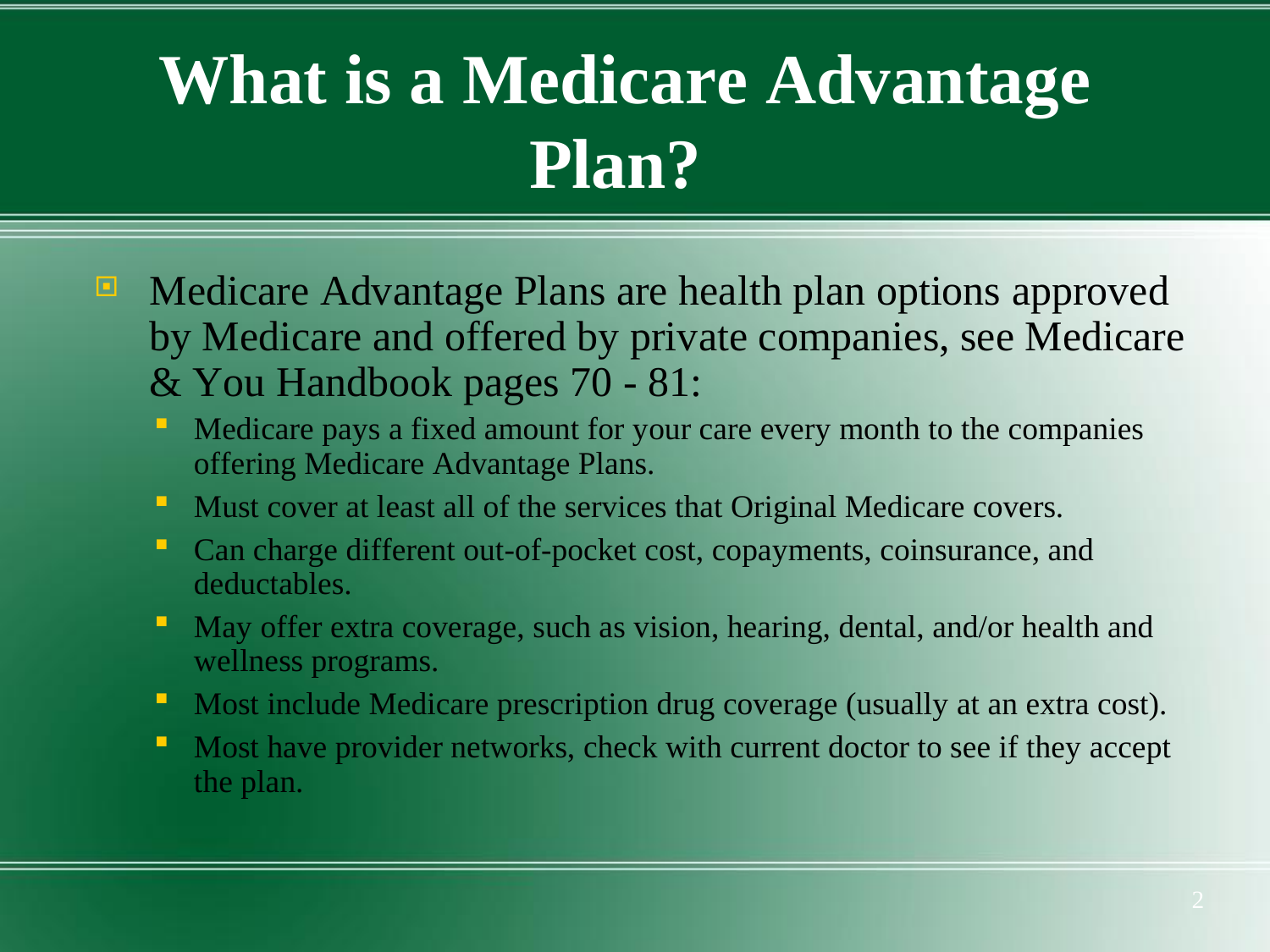### **Who can join a MA plan?**

- $\blacksquare$  Must have Medicare Parts A & B.
- $\blacksquare$  Must live in the service area.
- **E** Must not have End-Stage Renal Disease (ESRD). Except as explained on page 74 of Medicare & You Handbook.
- $\blacksquare$  Must be within an open enrollment window.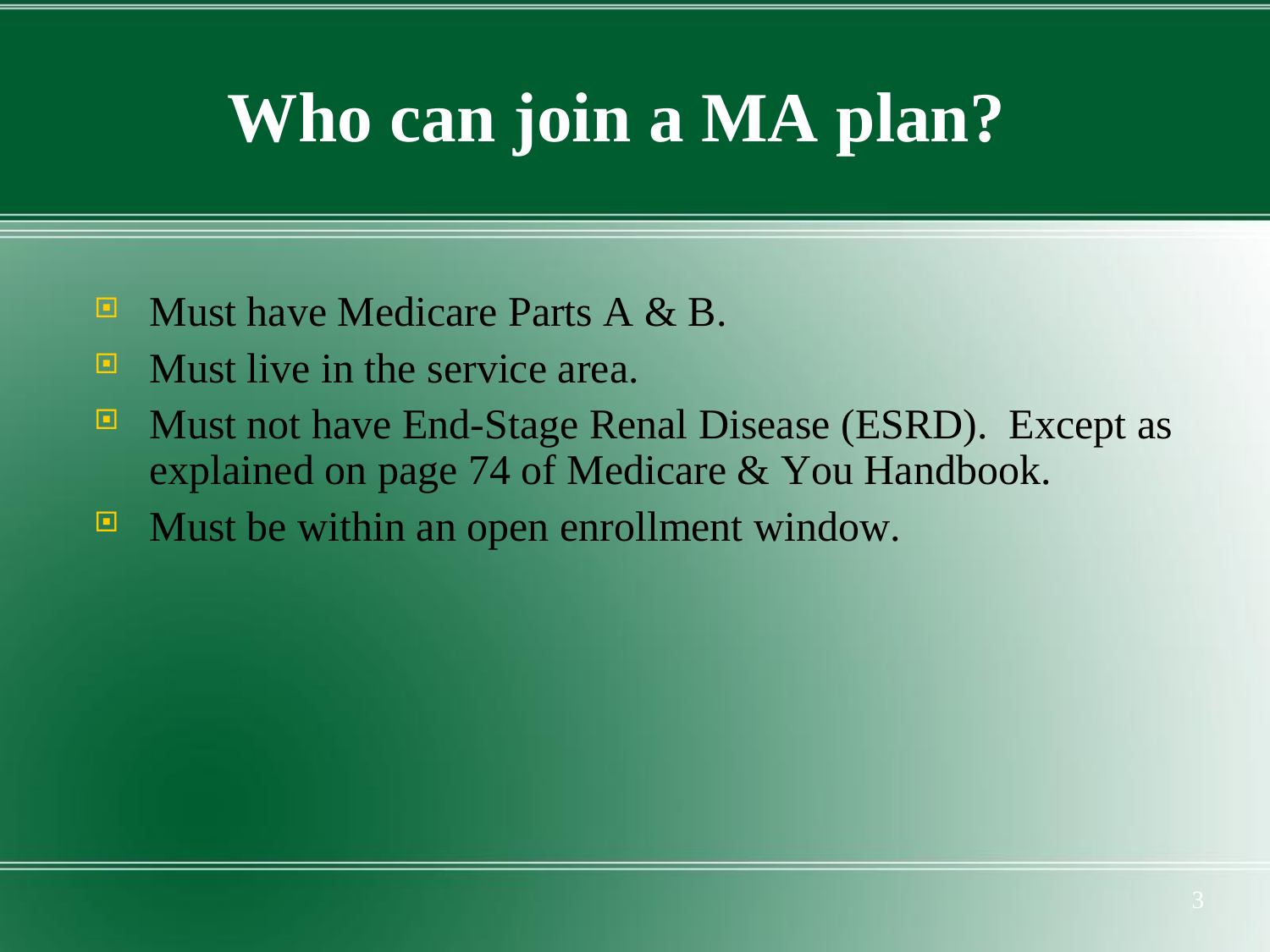#### **More about MA Plans**

- Still have Medicare rights and protections, right to appeal
- $\Box$  Check with plan before you get a service to find out if they will cover the service and what your costs may be.
- $\blacksquare$  Must follow plan rules: referrals to see specialists or getting prior approval for certain procedures.
- $\blacksquare$  May join an MA plan if you have preexisting condition, except ESRD.
- $\Box$  Check each time you visit a doctor to see if they still participate in the plan.
- Cannot be sold a Medigap policy unless you drop MA plan.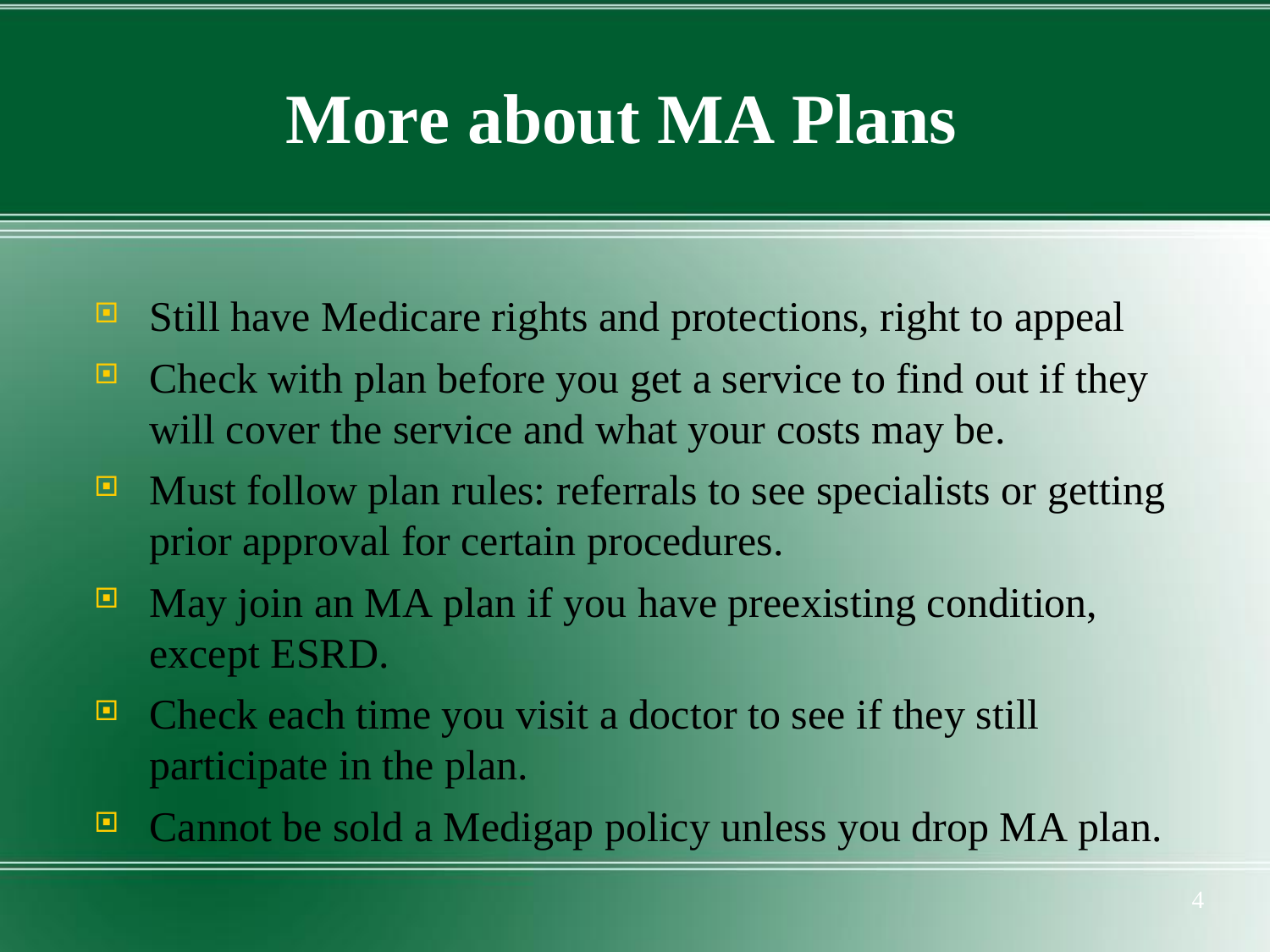### **Out-of-Pocket Costs depend on the following:**

- $\blacksquare$  Whether the plan charges a monthly premium in addition to Part B premium.
- Whether the plan pays any of the monthly Part B premium.
- Whether the plan has a yearly deductible or any additional deductibles.
- $\Box$  How much you pay for each visit or service.
- $\blacksquare$  The type of health care services you need and how oftern you use them.
- $\blacksquare$  Whether you follow the plan's rules, like using network providers
- Whether you need extra coverage and what the plan charges for it.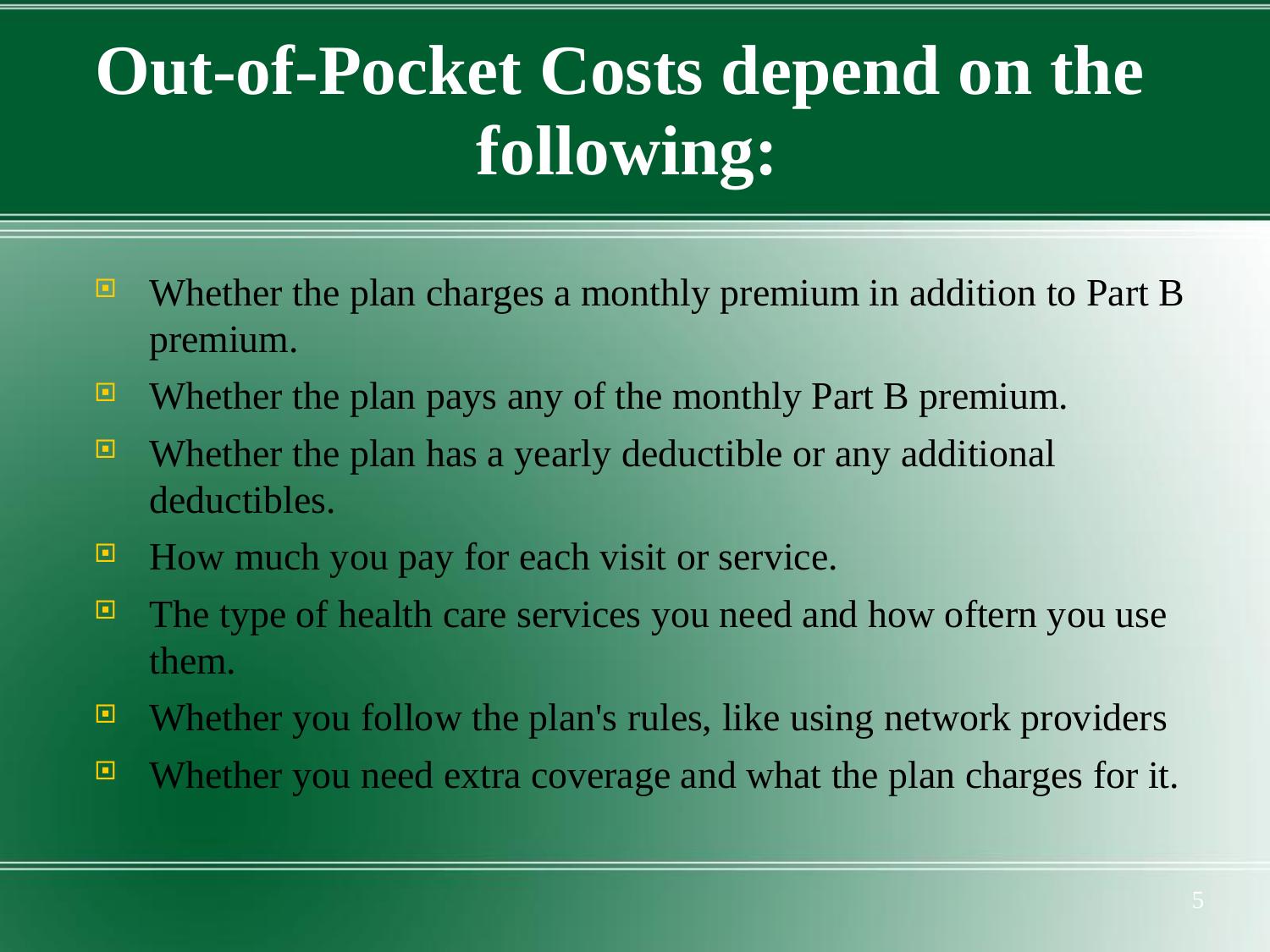#### **More important facts:**

- $\blacksquare$  If you drop your Medigap policy, in most cases, you won't be able to get it back. However, in some cases you can if:
	- This is the first time you joined a MA plan or other Medicare health plan.
	- This is the first time you bought a Medicare SELECT policy (basically a network Medigap plan).
- May be able join a Medicare Prescription Drug Plan if you join a MA plan and leave it within the first year.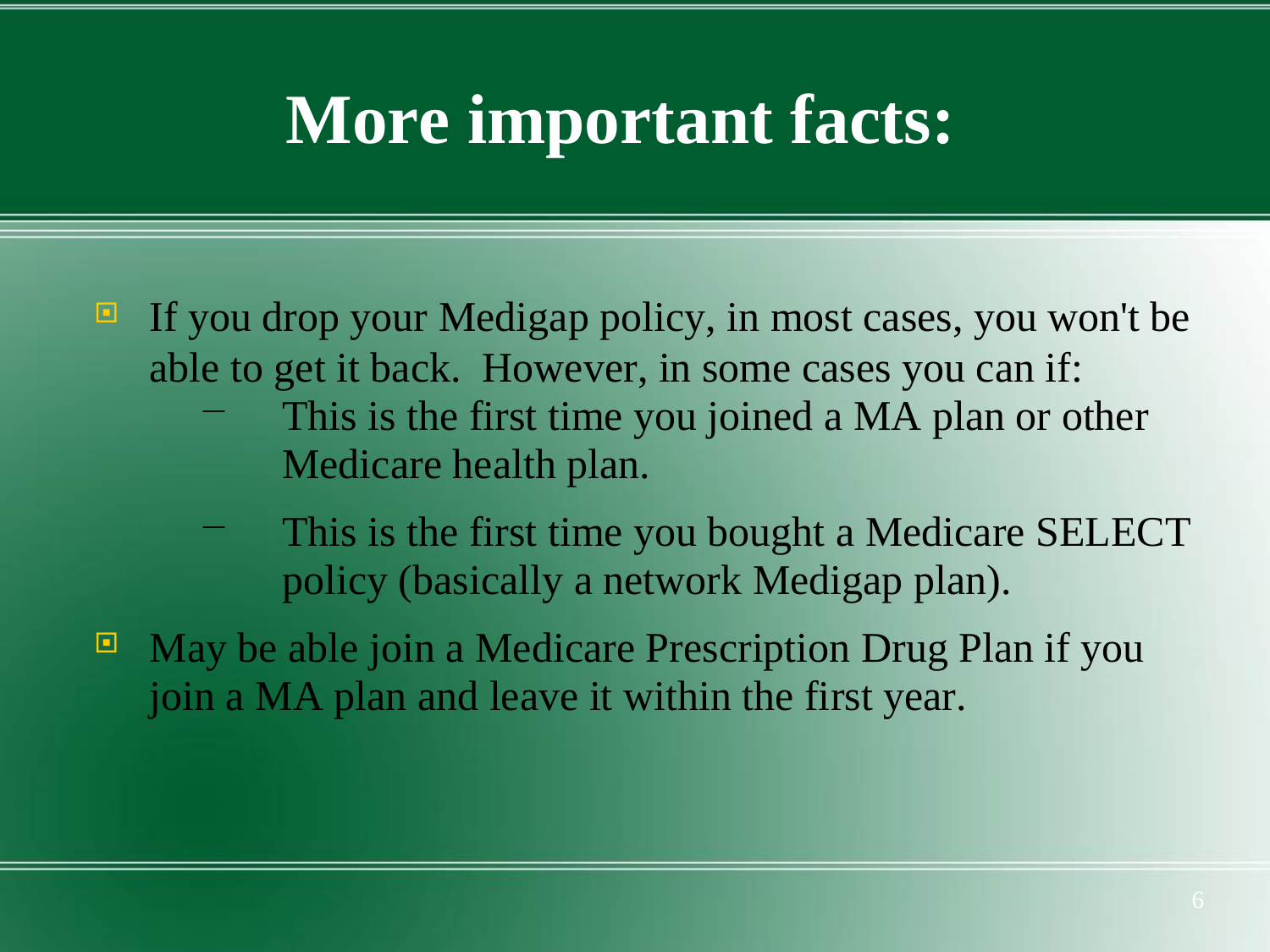#### **End-Stage Renal Disease (ESRD)**

- $\blacksquare$  If you have Original Medicare, you may join a Medicare Prescription Drug Plan
- $\blacksquare$  If already on a MA plan and develop ESRD, you may stay on the plan or in some instances, join another plan with the same company
- $\blacksquare$  May be able to join a MA plan if your employer offers a MA plan.
- $\blacksquare$  If you have had a successful kidney transplant, you may be able to join a MA plan.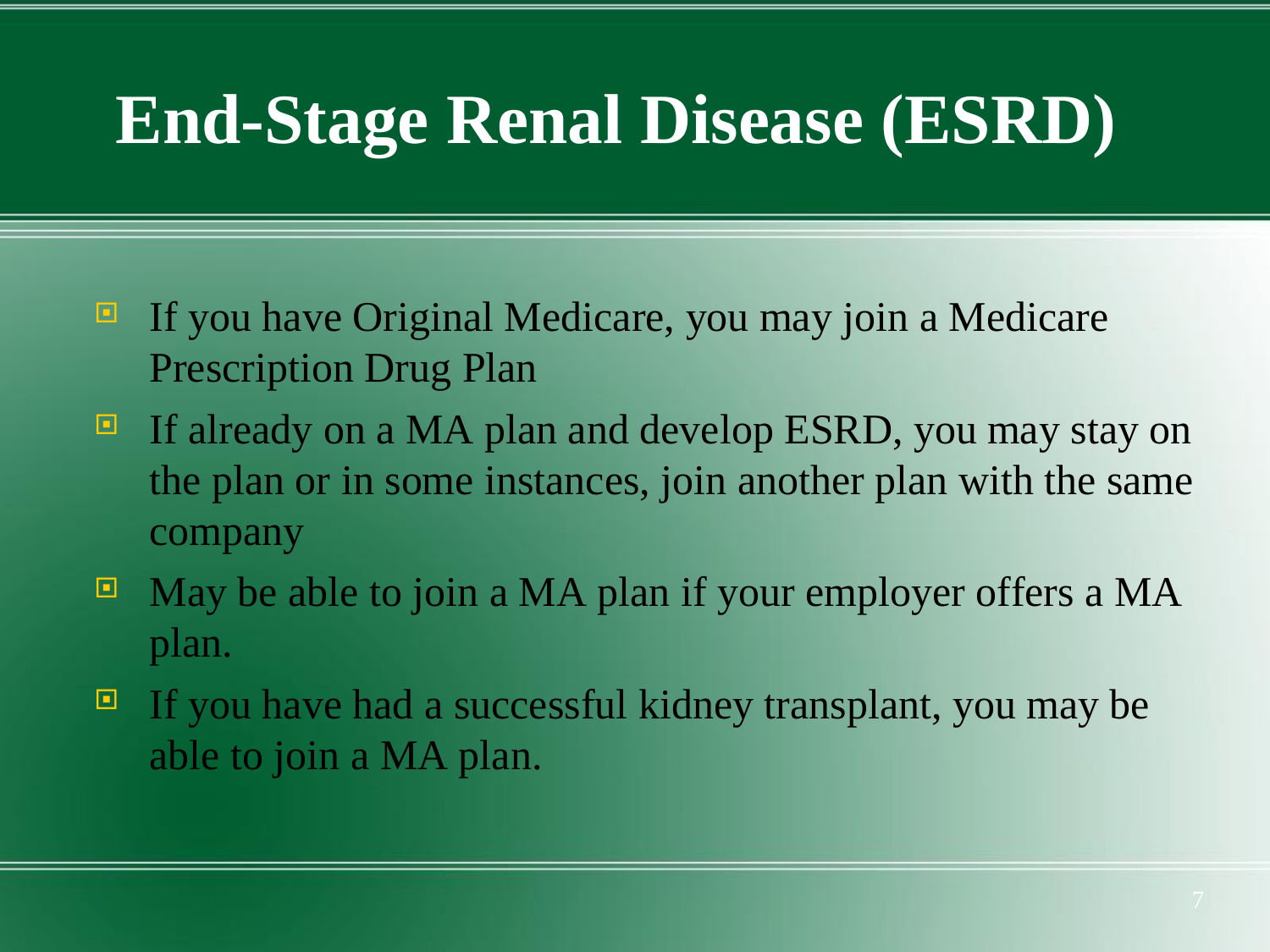### **When Can I Join, Switch, or Drop Medicare Advantage Plans?**

- Three months before your  $65<sup>th</sup>$  birthday month, until three months after your birth month
- Between October 15 and December 7 of each year, coverage to begin January 01.
- Between January 1 and March 31 to switch from a Medicare Advantage to Original Medicare and a Medicare PDP.
- $\blacksquare$  If you move out of service area.
- $\blacksquare$  If you have both Medicare and Medicaid
- Qualify for extra help
- $\blacksquare$  Live in an institution (nursing home, etc.)